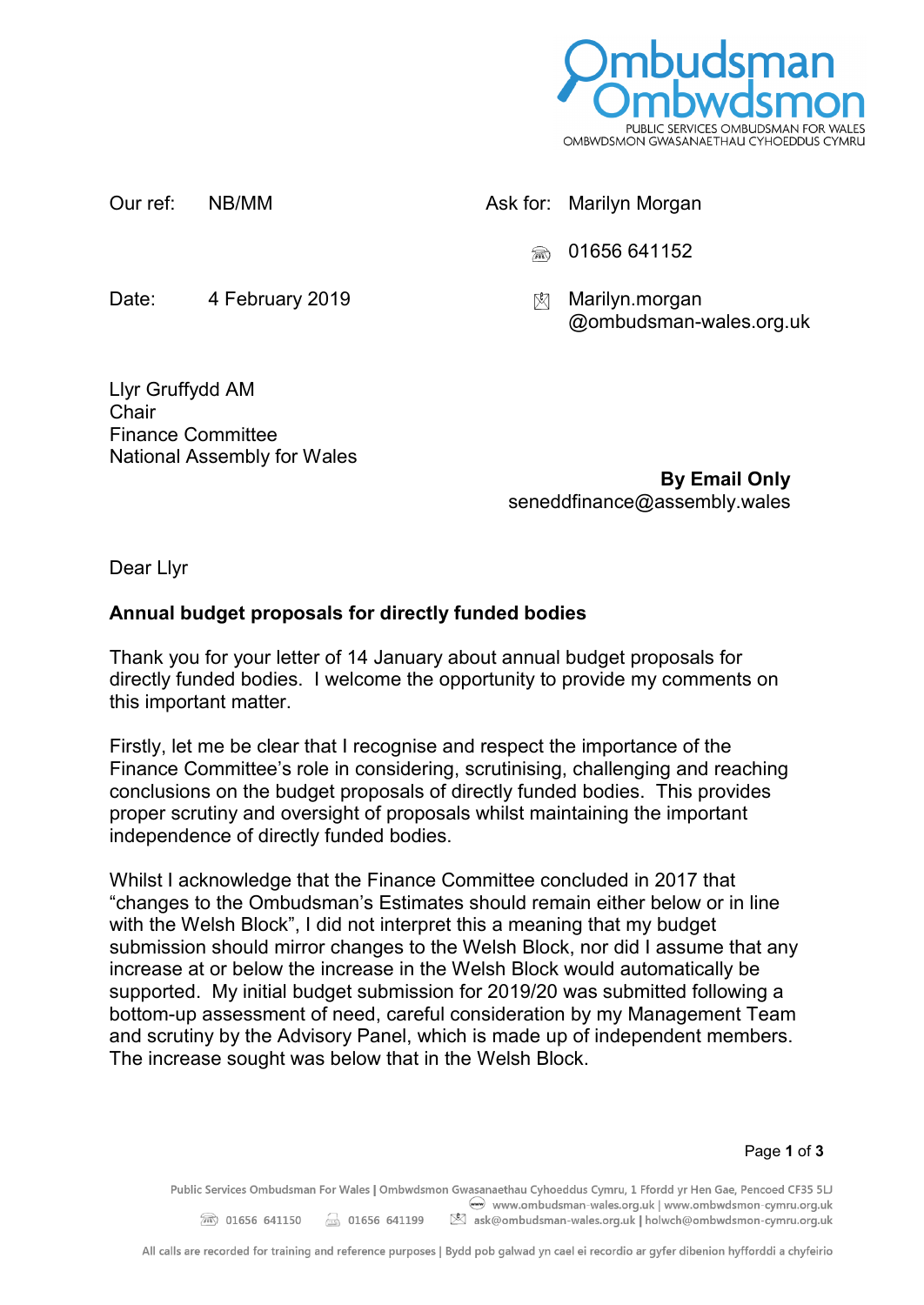I recognise that there are limitations and concerns about taking into account changes to the Welsh Block in considering budget proposals. One issue is that the final value for the Welsh Block for the forthcoming financial year is not known at the time that directly funded bodies submit their estimates. (Although not a perfect solution, it was for this reason that my approach was to look at the known change in the Welsh Block between the previous and current years.) Reference to estimated or likely changes in the Welsh Block for the following year leads to unhelpful uncertainty, such as occurred in the consideration of 2019/20 budget proposals

Where an estimated increase in DEL of 1.6% was used, though the actual increase in TME (which appears to be a more appropriate measure because it is unaffected by devolved tax powers) was 6.2%. (Total Managed Expenditure in Schedule 6 of the annual budget motion increased from £18,012,283,000 for 2018/19 to £19,131,276,000 for 2019/20.)

There is also a legitimate question as to whether changes in the overall Welsh Block will always have relevance to the pressures on, and requirements of, directly funded bodies. Whilst increases in the scale, complexity or range of health service provision (with associated increases in funding for health services) could result in increased complaints to the Ombudsman, it is not possible to quantify this impact and increased expenditure on health services will not necessarily result in a proportionate increase in complaints. That said, the scale and extent of public services in Wales will clearly have some link to the workload of the Ombudsman's office.

I believe it is important to consider the purpose and intended use of any measure. I anticipate that the Committee will want to continue its current scrutiny of submissions (at whatever level they are pitched) and that any measure would therefore be a yardstick or comparator rather than a formula for budget approval.

On that basis, whilst guidance from the Committee in advance of the submission of estimates would be useful, in practice the Committee would be able to take into account a number of factors and indicators in its scrutiny. This could include indicators of budget pressures (e.g. CPI inflation, pay inflation, changes in employer pension or national insurance contributions, impact of legislative change, changes in workload) and indicators of the financial context (e.g. changes to the Welsh Block, changes to funding for public services). In addition, there may be specific short-term pressures, such as the costs of responding to legal challenges, which might be reflected in estimates submissions, and which the Committee would wish to consider.

Public Services Ombudsman For Wales | Ombwdsmon Gwasanaethau Cyhoeddus Cymru, 1 Ffordd yr Hen Gae, Pencoed CF35 5LJ www.ombudsman-wales.org.uk | www.ombwdsmon-cymru.org.uk 2 01656 641150 3 01656 641199 8 ask@ombudsman-wales.org.uk | holwch@ombwdsmon-cymru.org.uk

All calls are recorded for training and reference purposes | Bydd pob galwad yn cael ei recordio ar gyfer dibenion hyfforddi a chyfeirio